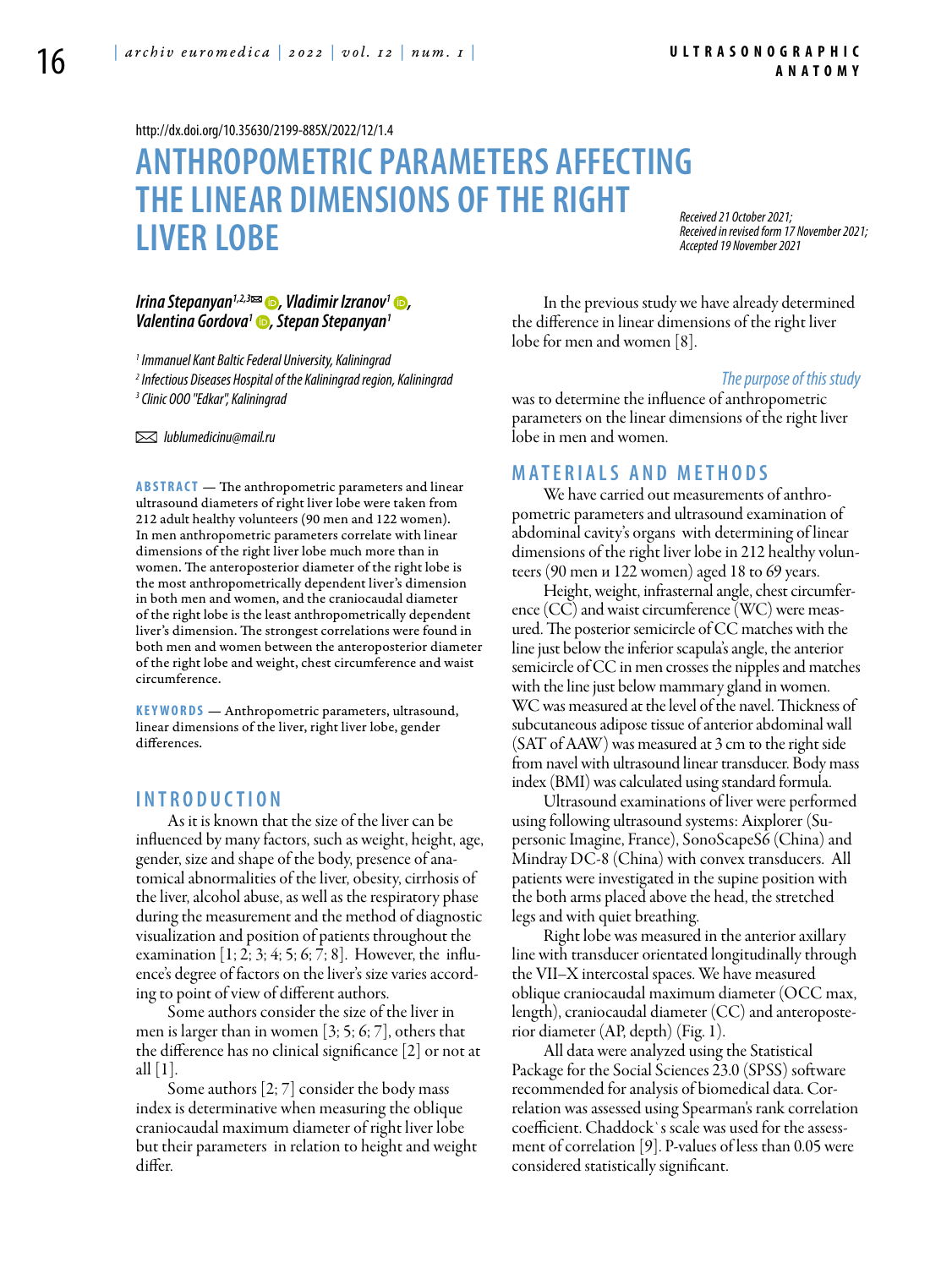

*Fig. 1. Ultrasound measurements of the right liver lobe in volunteer M., 43 years old. Transducer orientated longitudinally in the VII-X intercostal spaces in the anterior axillary line. Blue color indicates the oblique maximum craniocaudal diameter, white — the craniocaudal diameter, yellow — the anteroposterior diameter*

## **R e s u l t s**

The correlation and its statistical significance between anthropometric parameters and linear dimensions of the right liver lobe in men and women are represented in the Table 1.

When measuring the right liver lobe the strongest correlations were revealed for the AP diameter both in men and in women.

In men there were noticeable direct correlations between the AP diameter of the right lobe with weight ( $r = 0.611$ ), CC ( $r = 0.574$ ), and WC  $(r = 0.562)$ . Moderate direct correlations were found in men between the AP with height  $(r = 0.359)$ , BMI  $(r = 0.469)$ , infrasternal angle  $(r = 0.355)$ , and thickness of SAT of AAW  $(r = 0.388)$ . Moderate direct correlations in women were found between AP diameter and weight ( $r = 0.483$ ), BMI ( $r = 0.404$ ), infrasternal angle  $(r = 0.448)$ , WC  $(r = 0.407)$ , and thickness of SAT of  $AAW(r = 0.300)$ .

There is the study showing that the AP diameter of the right lobe is the most correlated linear dimension with the volume of the liver [10]. Thus, it may be necessary to take this into account that AP diameter of right lobe when not only assessing linear diameters accordingly to anthropometric parameters but also for assessing the liver volume.

#### **C o n c l u s i o n**

Anthropometric parameters correlate differently with right liver lobe linear dimensions. In men correlations are stronger than the same in women.

| Anthropo-metric<br>parameters | OCC max      |                 | CC           |                 | AP           |                 |
|-------------------------------|--------------|-----------------|--------------|-----------------|--------------|-----------------|
|                               | men $(n=90)$ | women $(n=122)$ | men $(n=90)$ | women $(n=122)$ | men $(n=90)$ | women $(n=122)$ |
| height                        | 0.509        | 0.153           | 0.452        | 0.110           | 0.359        | 0.125           |
|                               | (p < 0,001)  | $(p=0,092)$     | (p<0,001)    | $(p=0,226)$     | $(p=0,001)$  | $(p=0,169)$     |
| weight                        | 0,427        | 0,118           | 0.304        | 0.067           | 0.611        | 0,483           |
|                               | (p < 0.001)  | $(p=0, 197)$    | $(p=0,004)$  | $(p=0,462)$     | (p < 0,001)  | (p<0.001)       |
| BMI                           | 0,153        | 0.018           | 0,040        | $-0.005$        | 0,469        | 0,404           |
|                               | $(p=0, 149)$ | $(p=0.846)$     | $(p=0.711)$  | $(p=0,957)$     | (p<0,001)    | (p<0,001)       |
| infrasternal angle            | 0,188        | 0.121           | 0.089        | 0.113           | 0.355        | 0.448           |
|                               | $(p=0,076)$  | $(p=0,183)$     | $(p=0,404)$  | $(p=0,217)$     | $(p=0,001)$  | (p<0,001)       |
| CC                            | 0.223        | 0.081           | 0.112        | 0.031           | 0.574        | 0.456           |
|                               | $(p=0.035)$  | $(p=0.374)$     | $(p=0,293)$  | $(p=0,732)$     | $(p=0,000)$  | $(p=0,000)$     |
| WC                            | 0.286        | 0.041           | 0.100        | $-0.009$        | 0.562        | 0.407           |
|                               | $(p=0,006)$  | $(p=0,655)$     | $(p=0.350)$  | $(p=0,921)$     | (p<0,001)    | (p<0,001)       |
| thickness of SAT              | 0,018        | $-0.085$        | $-0.136$     | $-0,102$        | 0,388        | 0,300           |
| of AAW                        | $(p=0.867)$  | $(p=0,354)$     | $(p=0,200)$  | $(p=0,264)$     | (p<0,001)    | $(p=0,001)$     |

*Table 1. Correlationcoefficients of anthropometric parameters and linear diameters of the right liver lobe in men and women*

It's shown on the table that the anthropometric parameterswith the diameters of the right lobe correlate more in men than those in women.

Noteworthy statistically significant relationships for OCC max and CC diameters were found only in men with such parameters as height and weight (for OCC max  $r = 0.509$  and  $r = 0.427$ , respectively, for CC  $r = 0.452$  and  $r = 0.304$ , respectively).

Both height and weight affect on all the reviewed right liver lobe linear dimensions (oblique craniocaudal maximum diameter, craniocaudal diameter and anteroposterior diameter) in men. The craniocaudal diameter of the right lobe is the least anthropometric dependent linear dimension of the right liver lobe.

The dimension most closely correlated to anthropometric parameters (weight, BMI, infrasternal